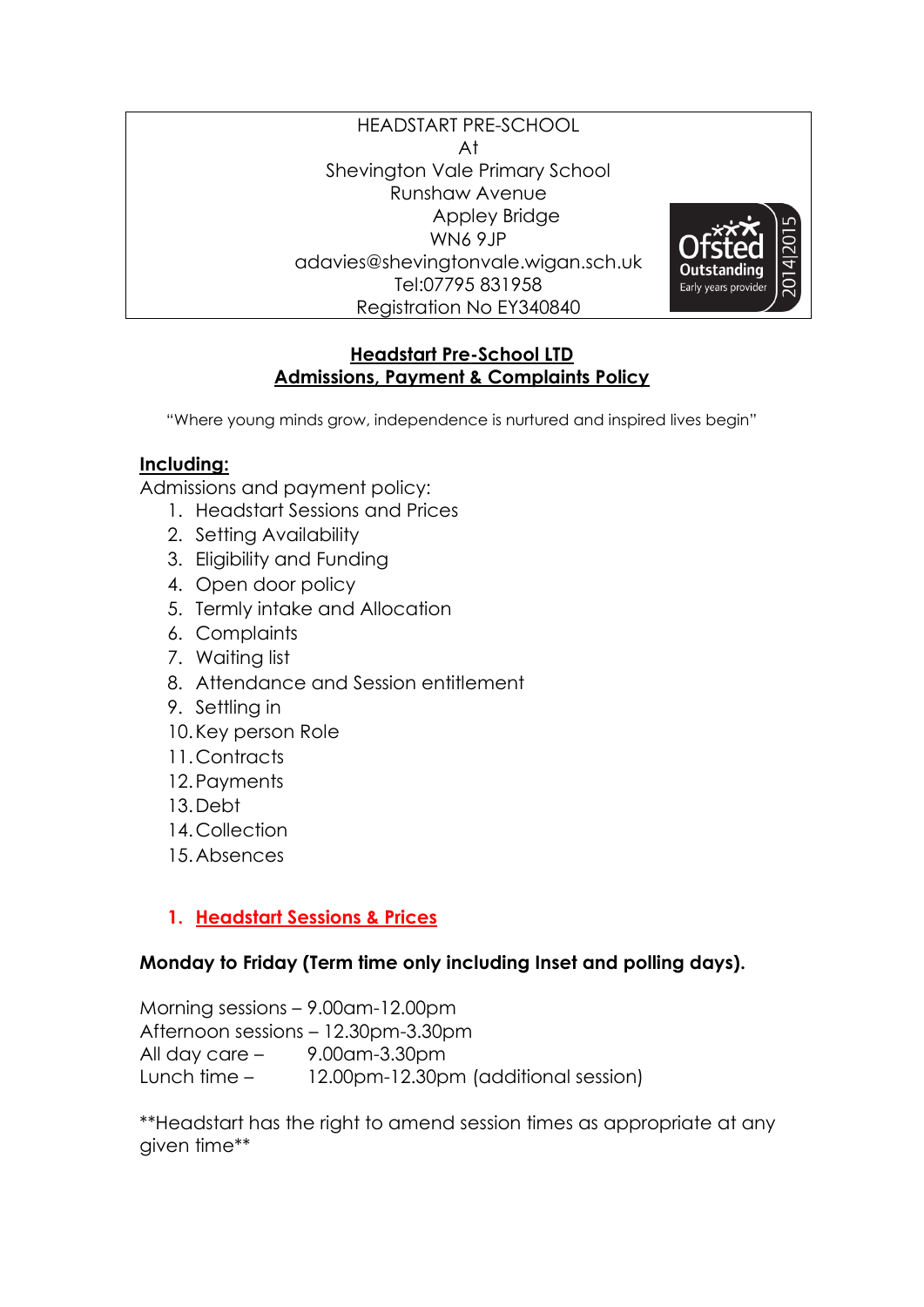We require children to attend a minimum of 2 sessions per week or 1 full day. Children who are not eligible for funded hours will be charged at an hourly rate of: £5.20 per hour for 2 year old's £4.50 per hour for 3 & 4 year old's.

## **2. Setting Availability**

Headstart Pre-School LTD holds places for up to twenty, three- and fouryear olds and twelve two-year olds on any one day (thirty-two children in total).

The number of children 'on roll' can exceed the daily limit.

# **3. Eligibility & Funding**

Children become eligible for admission to Headstart on the term after their 2nd birthday. For those eligible for two or three-year-old funding this will start the term following the child's 2nd/ 3rd birthday. Those eligible for two-year-old funding will have received a 'post card' from the local authority prior to their child's 2nd birthday, this must be brought to Headstart at the earliest opportunity. Information about tax free childcare and thirty free hours can be sought at the following web address: [www.childcarechoices.gov.uk.](http://www.childcarechoices.gov.uk/) A childcare calculator can help to guide you to the most beneficial option.

For Parents/ Guardians who are wanting to access the 30 hours free childcare Headstart requires an online application to be completed (on the above web address). Headstart will need to be in receipt of the eligibility code; child's date of birth and parent's national insurance number at least two weeks prior to the start of the term in which they wish to claim for. Headstart will then submit this information to the local authority for verification. Headstart will hold a grace period of 90 days for those who find that the no longer meet the eligibility criteria.

# **4. Open door policy & Application packs**

Parents/ Guardians are able to visit the setting at any time to obtain an application pack. All parts of the application forms must be completed before children are placed on the waiting list. Applications to Headstart Pre-school LTD will only be accepted and checked by a member of the management team. We also request the child's original birth certificate (which will be photocopied and kept for our reference). In the application packs, consent will be requested and documented in a central log for all staff to access.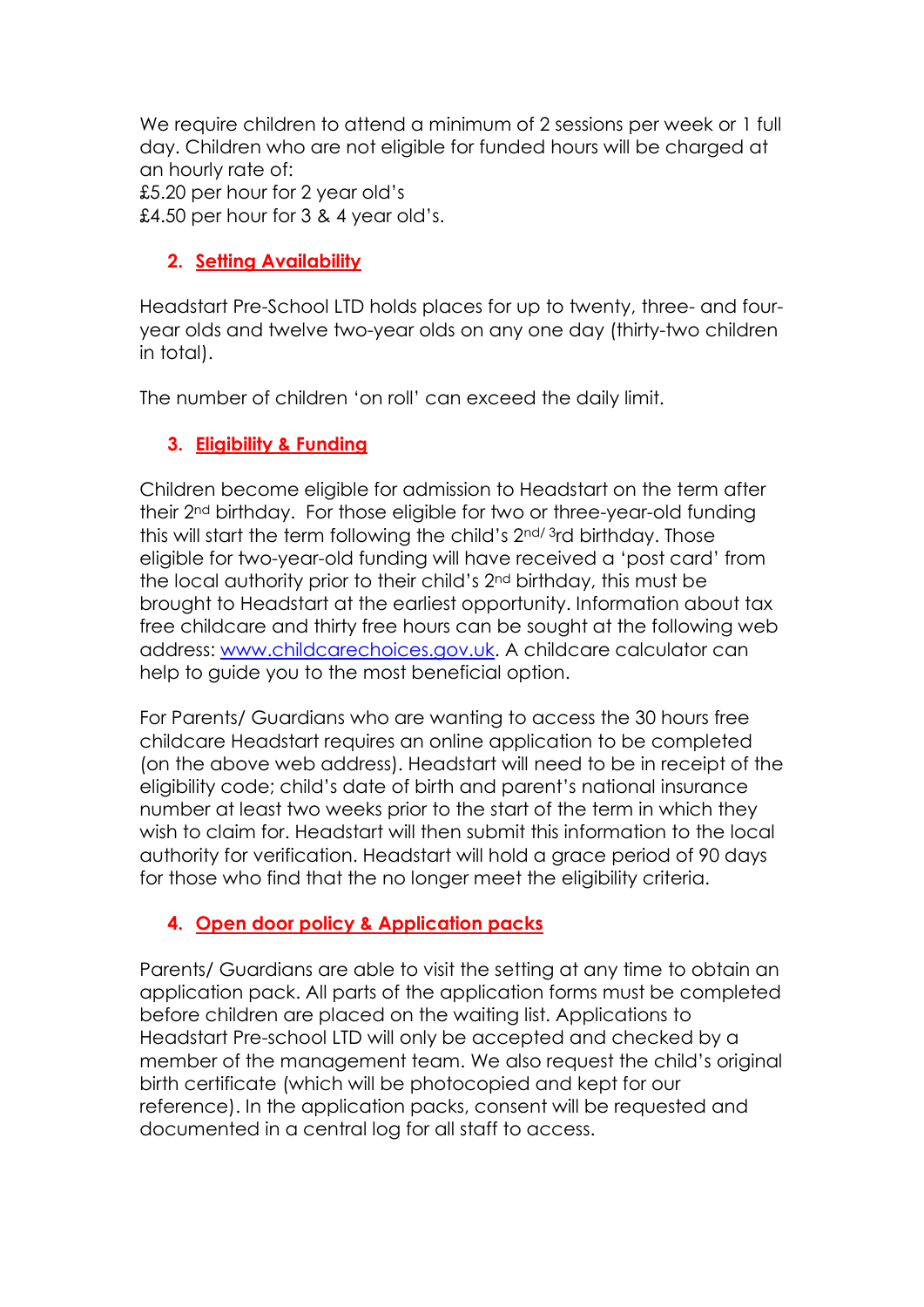## **5. Termly Intake & Allocation**

Intakes to the setting will run in September, January and April. Mrs A. Davies will hold the responsibility for the allocation of all places. Applications for sessions will be taken throughout the year, sessions will be confirmed by 1st June each year (for the following September). For those starting mid-way through the year allocated spaces will be confirmed at least six weeks prior to the start date in September, January or April.

Should any late applications be made children will automatically be allocated the available sessions (this may not fall in line with the list below). Headstart Pre-School LTD will release places for three and fouryear-old children in the following order (these children will take priority). Applications will be taken for all children in line with our Equality, diversity & SEND policy.

- 1. Children whom currently (before the summer) attend Headstart Pre-school LTD. Those attending the most hours/ full days of childcare will have first refusal of session spaces/ positions.
- 2. 4-year-old children who will be starting school at the beginning of the next academic year. Those wanting the most hours/ full days will have first refusal of sessions/ positions.
- 3. 3 and 4-year-old children eligible for funded hours.
- 4. 3-year-old children who are non-funded.

Headstart Pre-School LTD will release places for two-year-old children in the following order:

- 5. Children whom currently (before the summer) attend Headstart Pre-school LTD. Those attending the most hours/ full days of childcare will have first refusal of session spaces/ positions.
- 6. 2-year-old children eligible for funded hours.
- 7. 2-year-old children who are non-funded.

Headstart Pre-School LTD cannot guarantee that a pre-school place will result in a place at the school.

# **6. Complaints**

At Headstart Pre-School LTD we aim to provide a high quality service for all children, parents and carers. If you have any concerns or complaints during your child's time in the setting please speak to a member of staff at the earliest opportunity. We will do our upmost best to resolve any issues as soon as possible and will communicate directly with the persons involved to discuss the outcomes.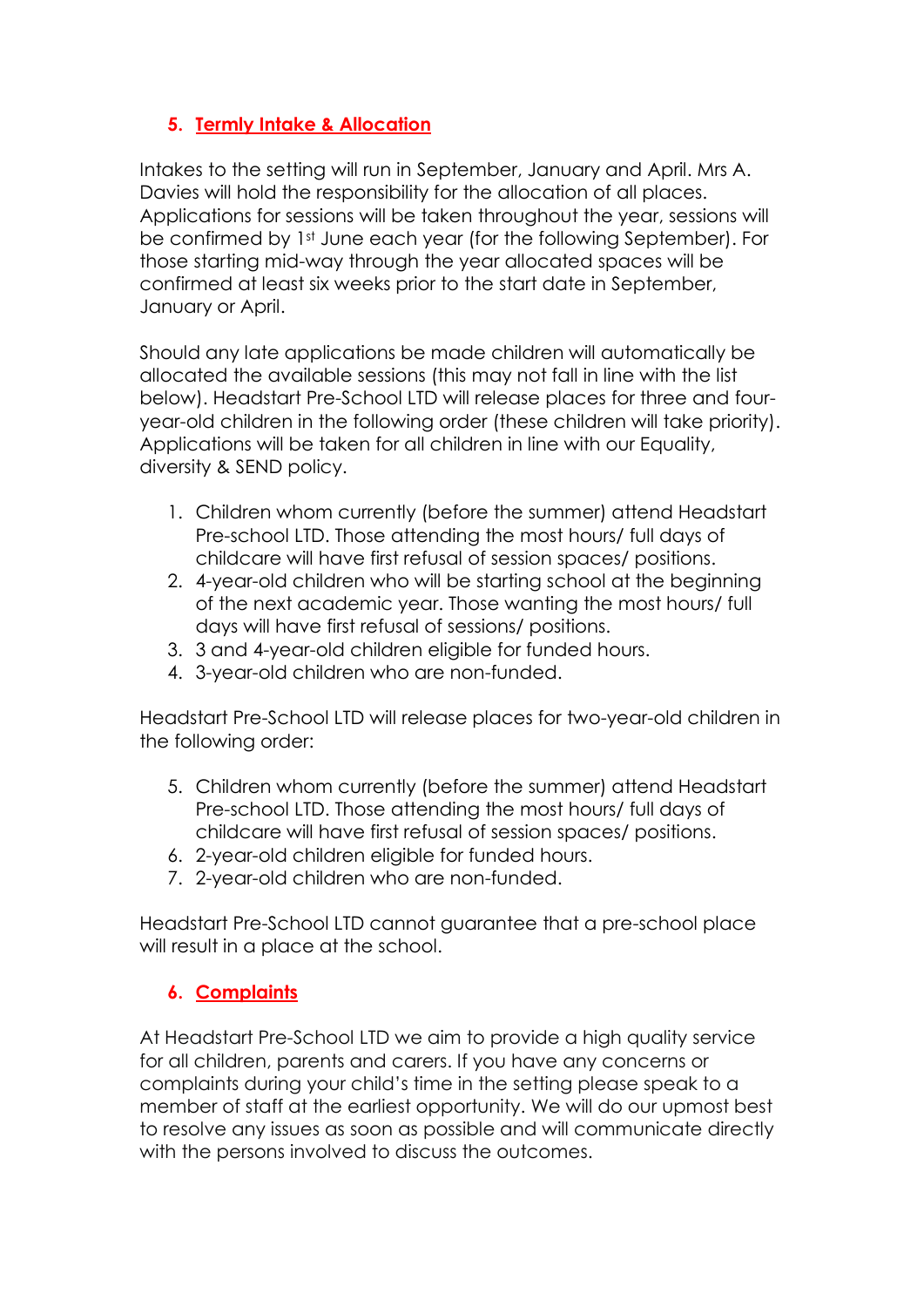Should you be unsatisfied with the outcome we ask that a written complaint is made to the manager Mrs A.Davies. Once a written compliant is received the manager will respond within 28 days to the relevant parties.

Should you still feel unsatisfied or that you wish to discuss the feedback with Ofsted you may do so following their information below:

"You can get in touch with us at [enquiries@ofsted.gov.uk](mailto:enquiries@ofsted.gov.uk) or 0300 123 4666 to complain about a childcare provider. However, Ofsted's powers here are limited: we cannot resolve disputes between you and the provider. Our role is to make sure that the childcare provider is following all [registration requirements](https://www.gov.uk/guidance/childminders-and-childcare-providers-register-with-ofsted/registration-requirements) and take action if necessary.

If you complain, we will review the information you provide and decide what to do. We may carry out an immediate inspection, ask the provider to take action or work with other agencies to look at any issues.

However, we will not contact you to let you know the outcome"

You can find out more about our powers in ['Information for parents](https://www.gov.uk/government/publications/information-for-parents-about-ofsteds-role-in-regulating-childcare)  [about Ofsted's role in regulating childcare'](https://www.gov.uk/government/publications/information-for-parents-about-ofsteds-role-in-regulating-childcare).

Link:

[https://www.gov.uk/government/organisations/ofsted/about/complai](https://www.gov.uk/government/organisations/ofsted/about/complaints-procedure) [nts-procedure](https://www.gov.uk/government/organisations/ofsted/about/complaints-procedure)

In the event that a parent/ guardian wishes to appeal a decision not to allocate a place they must put their concerns in writing and address it to the manager Mrs A.Davies. Mrs A.Davies will reply in writing within 30 days and her decision is final. If parents/guardians wish to make a further compliant they may contact Ofsted using the settings Complaints Policy.

## **7. Waiting list**

In the event that Headstart is oversubscribed a waiting list system will apply and the above allocation list will again be followed upon the opening of new spaces. The waiting list will not be restricted, although the manager Mrs A.Davies will make all parents aware of the possibility that a place may not be allocated determined upon the amount of children on the waiting list.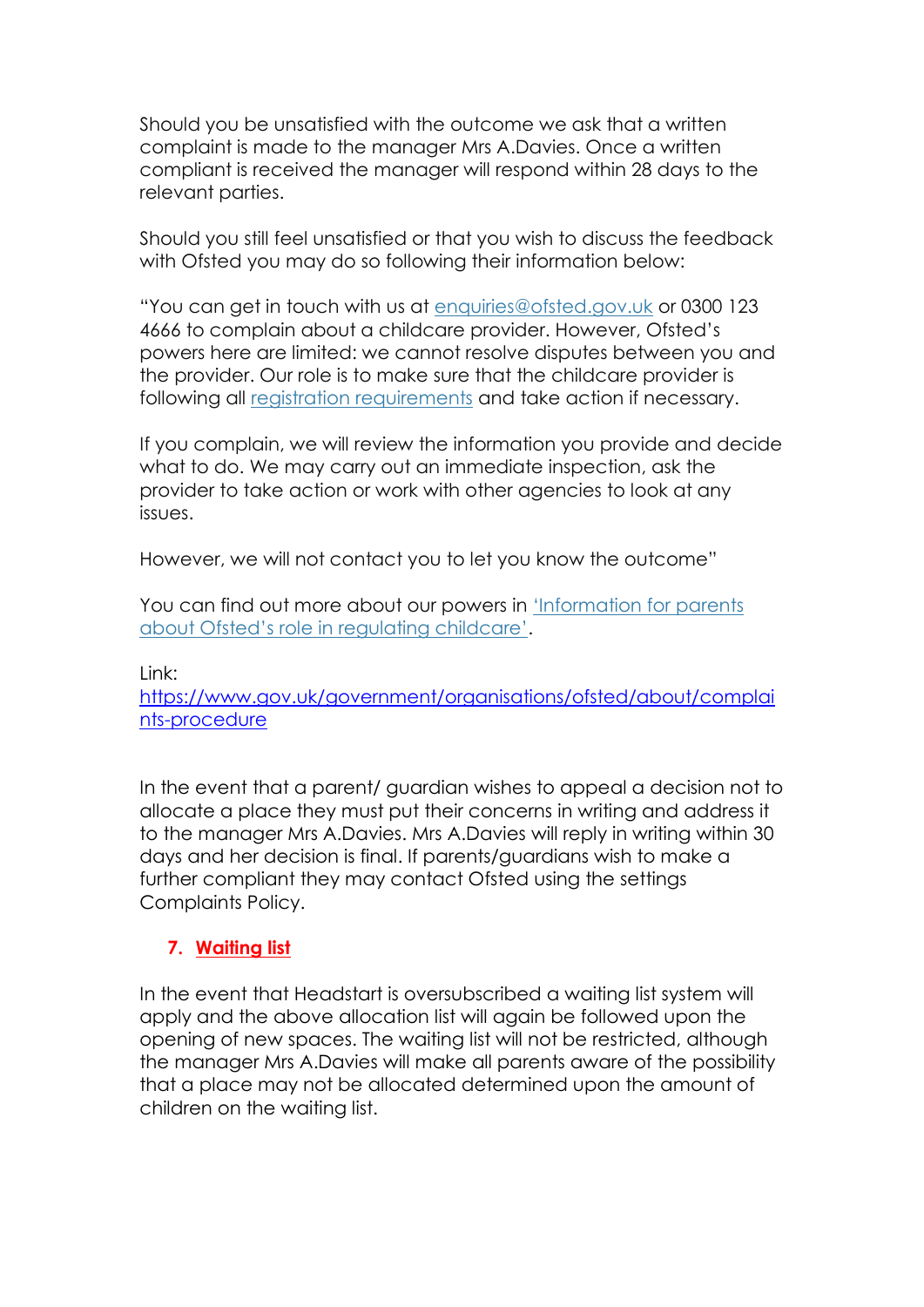## **8. Attendance & Session Entitlement**

Children are to attend a minimum of 2 sessions per week. If a child is absent for more than 3 weeks without good reason, their entitlement to a place will be reviewed. See collection and absence policy within the safeguarding policy.

## **9. Settling in**

At Headstart we will provide two settling in sessions prior to the child's start date. Firstly, the child will come for a taster session for an hour with their parent and then they will come for another taster session for an hour on their own. If the child requires more settling in sessions or a staggered start e.g. after doing both taster sessions they are able to build it up to half a day before they do their allocated full day session. A key person will have already been allocated to the chid in which this person will support the child in settling in and to build up a relationship.

#### **10.Key Person**

#### **Scope**

The Early Years Foundation Stage 2017 states that, 'Every child must be assigned a key person'. Their role is to help ensure that every child's care is tailored to meet their individual needs, (in accordance with paragraph 1.10), to help the child become familiar with the setting, offer a settled relationship for the child and build a relationship with their parents (3.27).

Every child in our care has a nominated key person. The main reason for this is so that each child can be given every opportunity to build a close relationship and thrive and grow in a way that is catered to their individual needs.

As children start parents will be made aware of who their child's key person is and their role (3.72)

#### **Role of the Key Person at Headstart Pre-School**

Many tasks will be shared with one, or possibly two co-key-people, but the intention should be that as much as is feasible should be done by the key person, including:

- Taking responsibility for developing secure, trusting relationships with your key children and their families.
- settling new key children into the setting gradually, spending time with each child's family to learn about the child's changing routines, interests and dispositions; with you as the main point of contact for child and family.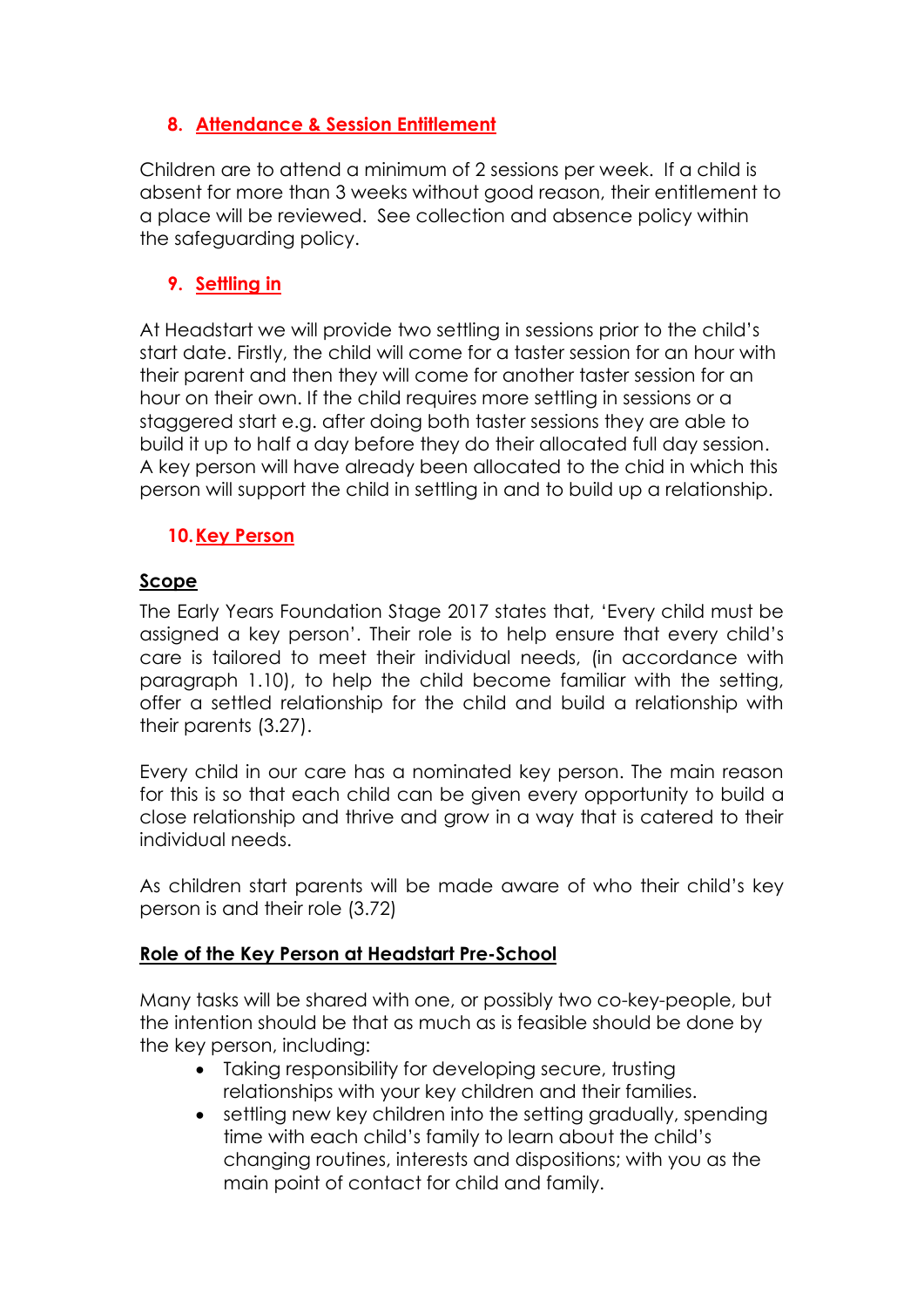- Receiving and settling your key children as they arrive each day.
- Supporting the children's growing skills and independence.
- Providing a secure base for your key children by being physically and emotionally available for them to come back to, by sitting at their level and in close proximity to them.
- Comforting distressed children by acknowledging their feelings, offering explanations and reassurance calmly and gently.
- Acknowledging and allowing children to express a range of feelings: anger, joy, distress, excitement, jealously, disappointment, love.
- Regularly recording observations and sharing them with other staff and the child's family.
- Taking responsibility for planning to meet your key children's interests and skills.
- Ensure all assessment information is current and kept up to date.
- Plan and implement any interventions for children as needed.
- Attend and support meetings for those children whom need extra support or whom have an SEN plan in place.
- Write development reviews and undertake them with parents/ guardians.
- Provide support for transitions and facilitate meetings as appropriate.

## **Other responsibilities**

- Continue to discuss with parents/guardians at the settling in stage, and throughout their time at pre-school, all about their child. The key person will then know as much as possible about the child, their needs and wants with regard to their care and development.
- Throughout the child's time at pre-school their key person will speak to the parents/guardians and keep communication open so that any care and development needs and issues that arise can be discussed and dealt with. This way the child will have the best possible consistency of care at home and at Headstart and grow and develop in a positive way and to their full potential.
- Discuss with parents any medical needs including asthma and in turn discuss with the child how we will support them with this at the setting (including how they can communicate their need to use their inhaler). (see well child policy on administration of inhaler)
- The key person will keep an overview of their key children's observations and progress and this will help them to identify their interests and use these to plan for their future development.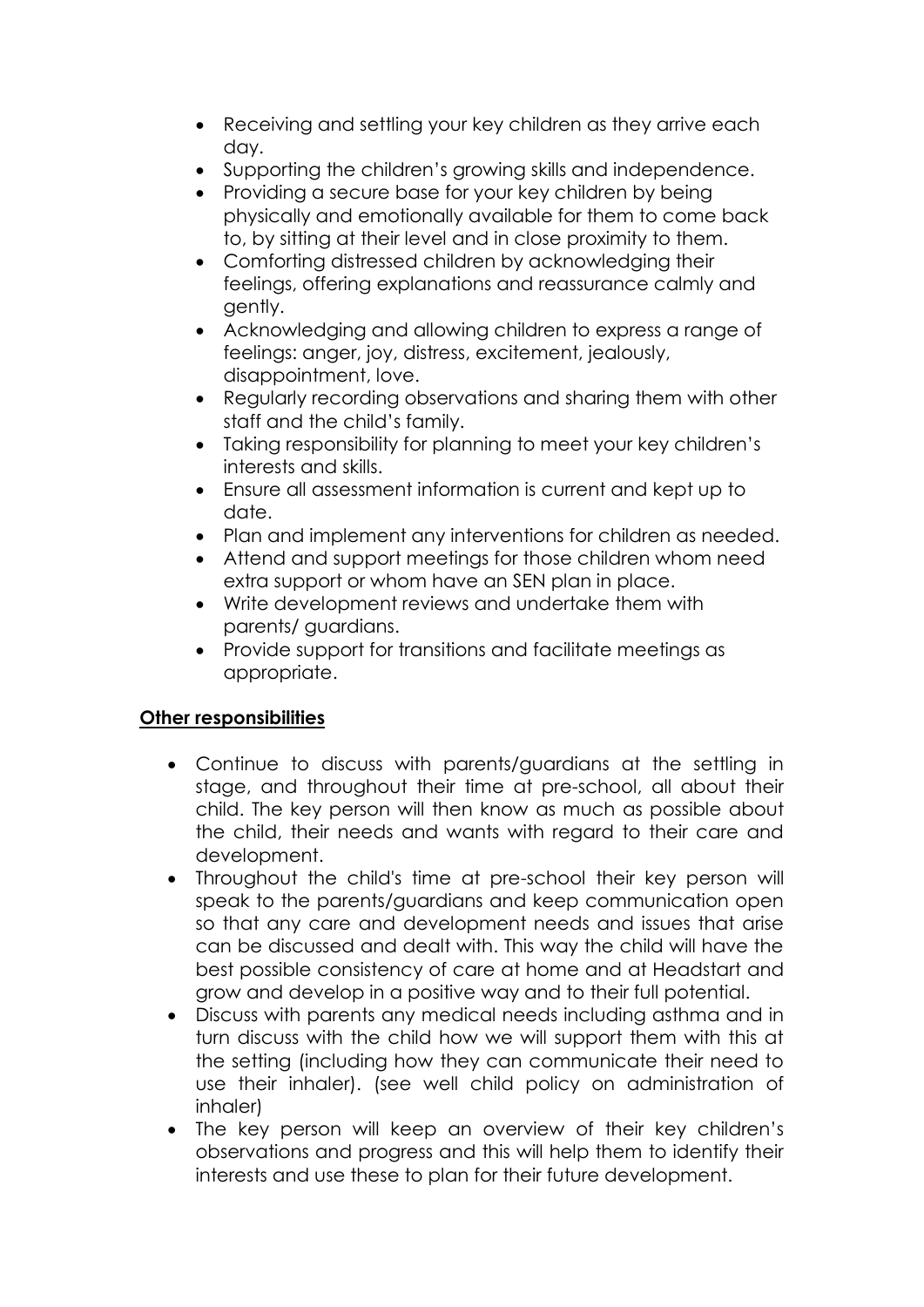- The managers will oversee all observations and planning regularly to ensure all children are given equal opportunities to enhance their developmental needs, regardless of their key person. Managers will also spot check progress records to ensure each key person is maintaining a high level of observations and record keeping.
- Developing and modeling good relationships with other key adults throughout the setting.
- Lead group activities have an awareness of all children's needs.

With a key person system in place Headstart feels it ensures each child can develop to their full potential.

(Melissa Prescott 2-year-old language lead) (Beth Ward Pre-school language lead)

# **11.Contracts**

Headstart Pre-school LTD requires all parents/ guardians to read and sign a written contract before their child starts at the setting. Parents/ guardians must abide by the rules of the parent/ guardian agreement at all times.

Headstart Pre-school LTD requires a minimum of 4 weeks notice for parents/ guardians to terminate their contract.

## **12.Payments**

Placement fees must be paid on your child's first session of each week/ term. They can be paid Via ParentMail payment, bank transfer or childcare vouchers.

## **13.Debt**

Headstart Pre-School will not allow parents/ Guardians to occur a debt with the setting, two consistent non-payments will lead to your child's place being fortified.

Parents/carers finding meeting the payment a problem are advised to talk to the Manager, Mrs A.Davies as soon as possible, to help resolve the situation.

If a child is taken out of the setting and debt has occurred, the setting reserves the right to pass on the relevant information to a debt collection agency. Any debt owing to the setting will continue to increase by 3% for each week outstanding.